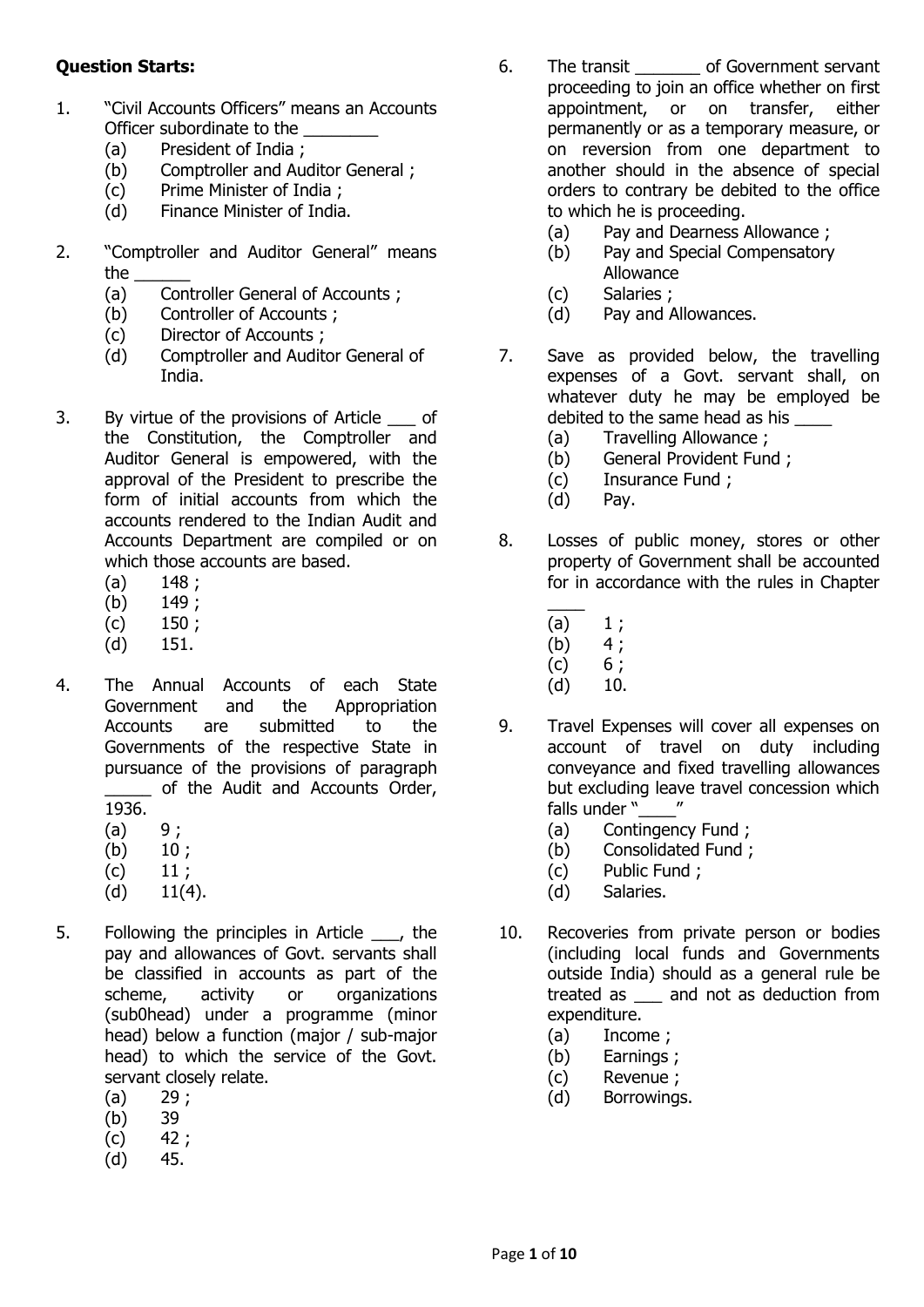- 11. A Treasury the cash business of which is conducted by the Bank is called -
	- (a) Local Treasury ;
	- (b) District Treasury ;
	- (c) Sub-Treasury ;
	- (d) Bank Treasury.
- 12. A Treasury other than a bank treasury is called -
	- (a) Local Treasury ;
	- (b) Non-Bank Treasury ;
	- (c) District Treasury ;
	- (d) Sub-Treasury.
- 13. Any transaction which cannot be allocated directly to any particular department or to any of the prescribed heads of classification should be entered in the accounts as -
	- (a) Classified Item ;
	- (b) Classified object ;
	- (c) Un-classified Item ;
	- (d) Classified Fund.
- 14. The transactions of the Central Government in a State treasury should be accounted for in sets of books and registers entirely separate from those of the -
	- (a) Union Government ;
	- (b) Union Territory ;
	- (c) Central Government ;
	- (d) State Government.
- 15. Transactions relating to other States, whether taking place at a bank or a nonbank treasury should be classified in the "State" section of the treasury accounts under the suspense head -
	- (a) Inter-State Transfer Account Government of .......... ;
	- (b) Inter-State Suspense Account Government of ........ ;
	- (c) Inter-State Adjustment Account Government of ....... ;
	- (d) Inter-State Remittance Account Government of ....... ;
- 16. Receipts and payments on account of the Reserve Bank originating in a State treasury or sub-treasury in the State Section of the treasury accounts should be credited or debited to the head -
	- (a) Accounts with the Reserve Bank ;
	- (b) Accounts with the Central Government ;
	- (c) Accounts with other States ;
	- (d) Accounts with Union Territory.
- 17. Save as otherwise provided in the Account Code, Vol. II or as may be authorised by the Accountant General in any special cases, transactions with, or on behalf of, departments which draw money from the treasury by cheques, without detail as receipts or payments, as the case may be, of the department concerned, should be entered in -
	- $(a)$  Full ;
	- (b) Part and partial ;
	- (c) Lump ;
	- (d) Pro-rata basis.
- 18. A complete account of cash transactions and book transfers relating to the District treasury including those of the subtreasuries within its jurisdiction should be kept in -
	- (a) Central Register ;
	- (b) Subsidiary Register ;
	- (c) Register of Adjustment by Transfer ;
	- (d) Cash Book Form T.A.1.
- 19. Remittances by Forest Officers should be entered in a register in -
	- (a) Form T.A. 12 ;
	- (b) Form T.A. 13 ;
	- (c) Form T.A. 20 ;
	- (d) Form T.A. 22.
- 20. The account balance at the close of the month should agree with the actual cash balance in the treasury as reported in the Cash Balance Report of the -
	- $(a)$  Day;
	- (b) Week ;
	- (c) Fortnight ;
	- (d) Month.
- 21. "Appropriation" means the assignment, to meet specified expenditure, of included in a primary unit of appropriation.
	- (a) Receipts ;
	- (b) Revenues ;
	- (c) Funds ;
	- (d) Income.
- 22. " *"* means a Head of Office, and also any other Gazetted Officer designated by a Department of the Central Government, a Head of Department or an Administrator, to draw bills and make payments on behalf of the Central Government.
	- (a) Disbursing Officer ;
	- (b) Designated Person ;
	- (c) Controlling Officer ;
	- (d) Subordinate Officer.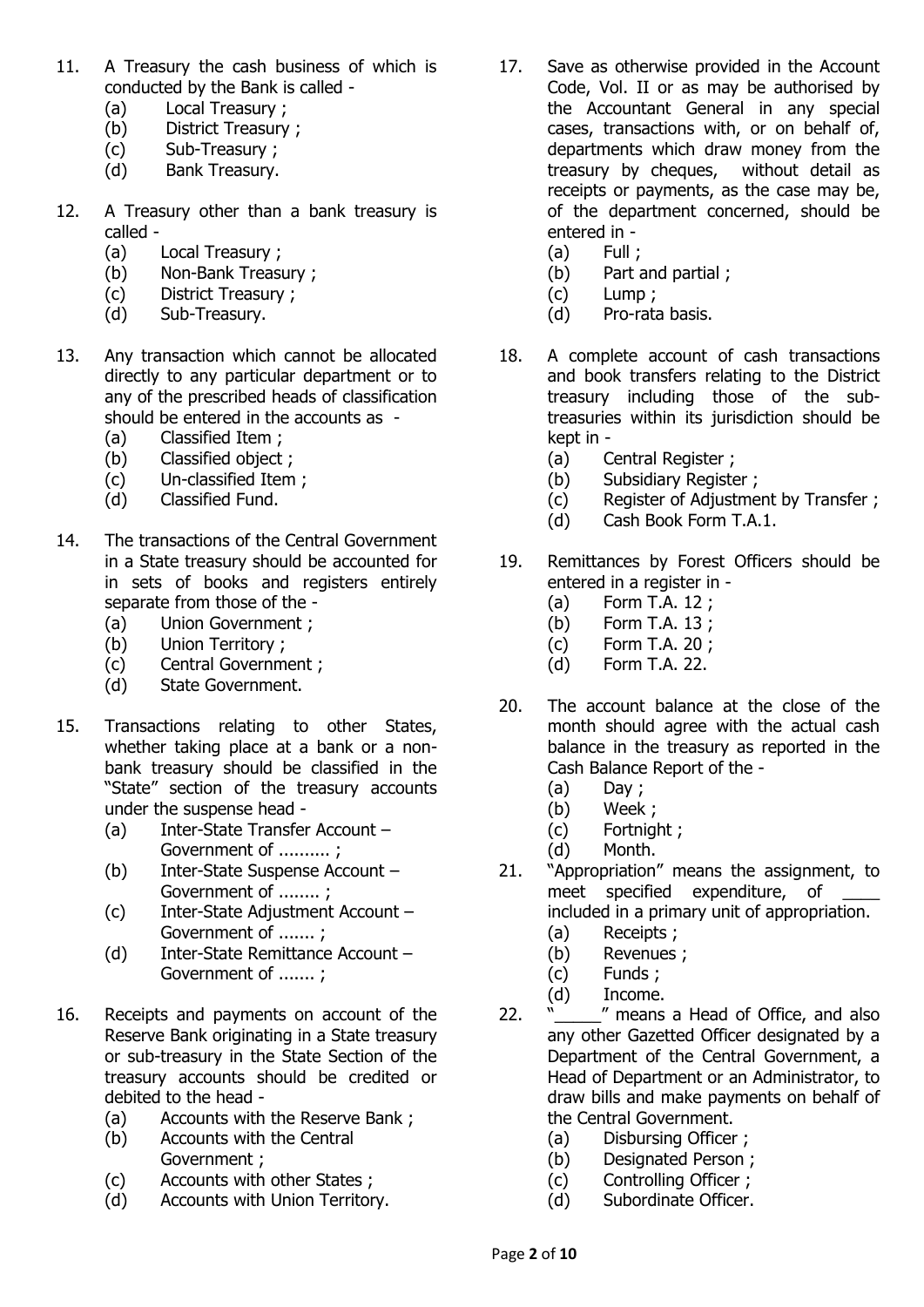- 23. "Public Account" means the Public Account of India referred to in Article 266 (\_\_) of the Constitution.
	- $(a) 2;$
	- $(b) 3;$
	- $(c) 4;$
	- (d) 5.
- 24. All moneys received by or on behalf of Government either as dues of Government or for deposit, remittance or otherwise shall be brought into Government Account without delay, in accordance with such general or special rules as may be issued under Articles 150 and of the Constitution.
	- $(a)$  283 $(1)$ ;
	- (b) 283(2) ;
	- $(c)$  283(3);
	- $(d)$  283 $(4)$ .
- 25. Under Article \_\_\_ of the Constitution all moneys received by or deposited with any officer, employed in connection with the affairs of the Union in his capacity as such, other than Revenues or public money raised or received by Government, shall be paid into the Public Account.
	- $(a)$  150;
	- (b) 162 ;
	- $(c)$  166 ;
	- (d) 284.
- 26. Every officer incurring or authorizing expenditure from public moneys should be guided by high standards of financial
	- \_\_\_\_\_. (a) Rules ;
	- (b) Norms ;
	- (c) Propriety ;
	- (d) Properness.
- 27. Every officer is expected to exercise the same vigilance in respect of expenditure incurred from public moneys as a person or ordinary prudence would exercise in respect of expenditure of his own  $\qquad \qquad$ .
	- (a) Pocket ;
	- (b) Fund ;
	- (c) Source ;
	- (d) Money.
- 28. A Controlling Officer shall see not only that the total expenditure is kept within the limits of the authorized grants of appropriation, but also that the funds are allotted to spending units are expended in the public interest and upon objects for which the money was
	- (a) Sanctioned ;
	- (b) Released ;
	- (c) Provided ;
	- (d) Appropriated.
- 29. No contract shall be made by a subordinate authority which has not been directed or authorized to do so by or under the orders of the President in terms of Article \_\_\_\_ of the Constitution.
	- (a) 299 ;
	- (b) 299 (1);
	- $(c)$  310;
	- (d) 311.
- 30. Any serious loss of immovable property, such as, buildings, communications, or other works, caused by fire, flood, cyclone earthquake or any other natural cause, shall be reported at once by the subordinate authority concerned to Government through the \_\_\_ channel.
	- (a) Routine ;
	- (b) Normal ;
	- (c) Usual ;
	- (d) Proper.
- 31. Detailed rules and procedure regarding assessment, collection, allocation, remission and abandonment of revenue shall be laid down in the regulations of the department responsible for the collection of  $\qquad \qquad$ .
	- (a) Money ;
	- (b) Fund ;
	- (c) Revenue ;
	- (d) Tax.
- 32. The financial powers of Government, which have not been delegated to a subordinate authority, shall vest in the \_\_\_\_\_.
	- (a) Home Ministry ;
	- (b) Railway Ministry ;
	- (c) Finance Ministry ;
	- (d) DONER Ministry.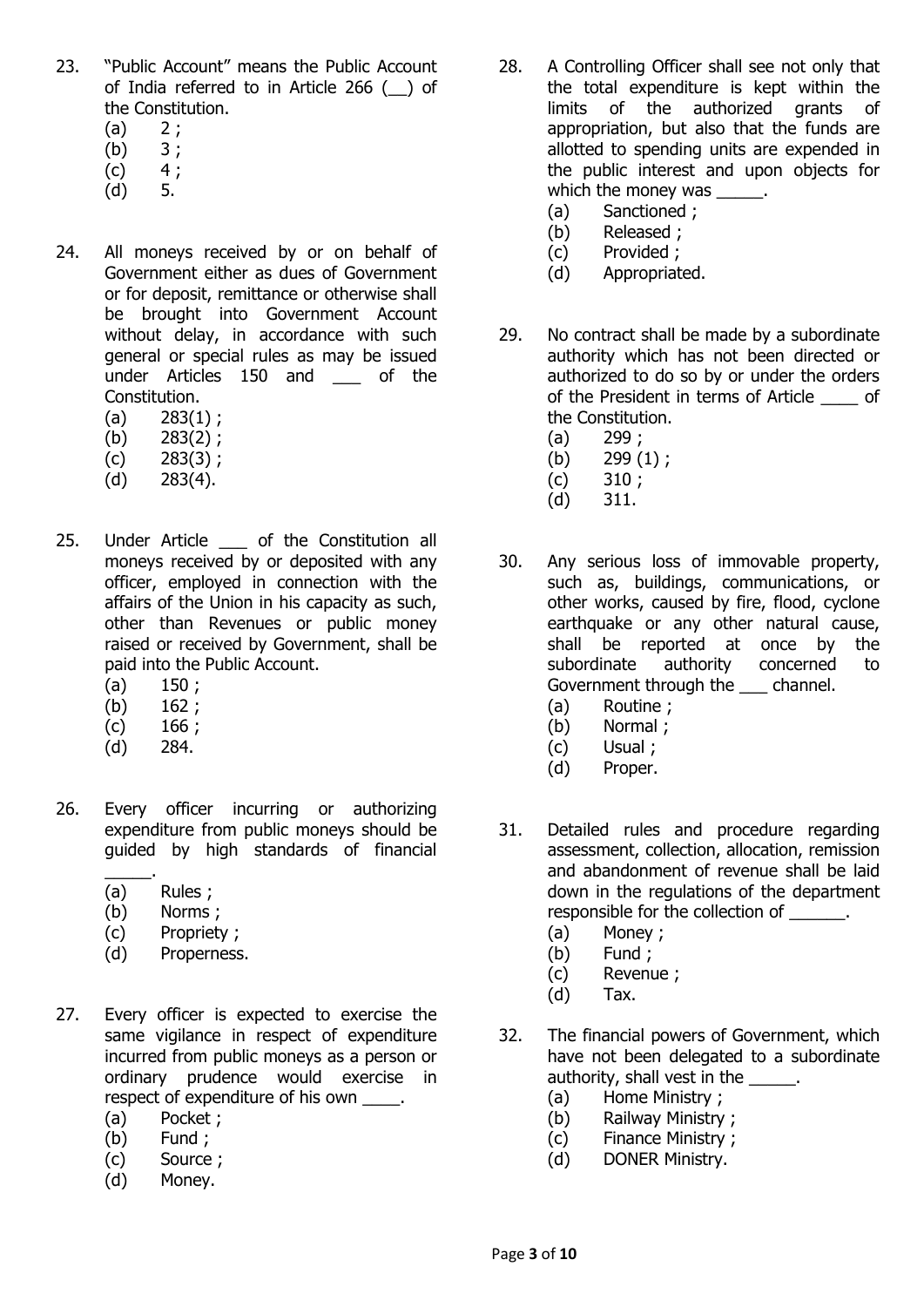- 33. Every case of loss of cash in treasuries whether in the course of remittance or out of treasury balance, small coin depot or currency chest, shall be reported to, and dealt with in accordance with the \_\_\_\_ of the Finance Ministry.
	- (a) Orders ;
	- (b) Rules ;
	- (c) Instructions ;
	- (d) Directions.
- 34. All financial sanctions and orders issued by a competent authority shall be communicated to the Audit Officer and / or the Accounts Officer, as the case may be, in accordance with such \_\_\_\_\_ as may be prescribed by general or special orders.
	- (a) Rules ;
	- (b) Instructions ;
	- (c) Directions.
	- (d) Procedures.
- 35. Copies of which of the following types of sanctions / orders should be endorsed to the Audit Officer.
	- (a) Sanctions relating to grant advances to Central Government employees ;
	- (b) Sanctions relating to appointment / promotion / transfer of Gazetted and non-Gazetted Officers ;
	- (c) All sanctions relating to creation / continuation / abolition of posts ;
	- (d) None of the above.
- 36. All sanctions to expenditure shall indicate the details of the provisions in the relevant grant or appropriation wherefrom the expenditure is to be  $\qquad$ .
	- (a) Incurred ;
	- (b) Provided ;
	- (c) Met ;
	- (d) Sanctioned.
- 37. Retrospective effect shall not be given by competent authorities to sanctions relating to revision of pay or grant of concessions to Government servants, except in very special circumstances without the previous consent of the
	- (a) President ;
	- (b) Prime Minister ;
	- (c) Home Minister ;
	- (d) Finance Ministry.
- 38. A sanction for any fresh charge shall, unless it is specifically renewed, lapse if no payment in whole or in part has been made during a period of \_\_\_\_ from the date of issue of the sanction.
	- $(a)$  1 month ;
	- (b) 6 months ;
	- $(c)$  12 months;
	- (d) 24 months.
- 39. A sanction to an advance or a nonrefundable part withdrawal from Provident Fund shall, unless it is specifically renewed, lapse on the expiry of a period of  $\qquad$ months.
	- $(a) 2;$
	- (b) 3 ;
	- $(c) 6;$
	- (d) 12.
- 40. The Finance Ministry shall arrange to lay before both the Houses of Parliament, in accordance with the provisions of Article of the Constitution, an Annual Financial Statement also known as the 'Budget' showing the estimated receipts and expenditure of the Central Government in respect of a financial year, before the commencement of that year.
	- $(a)$  112  $(1)$ ;
	- $(b)$  116 ;
	- $(c)$  116 (a)
	- (d) 132.
- 41. The estimates shall show separately the sums required to meet expenditure 'Charged' on the Consolidated Fund under Article 112 (3) of the Constitution and sums required to meet other expenditure for which a vote of the Lok Sabha is required under Article \_\_\_ of the Constitution.
	- (a) 112 (1)
	- $(b)$  113;
	- $(c)$  113 (2);
	- (d) 114.
- 42. Instructions for preparation of detailed estimates of receipts are contained in Appendix - \_\_\_.
	- $(a) 2;$
	- $(b) 3;$
	- $(c) 4;$
	- (d) 5.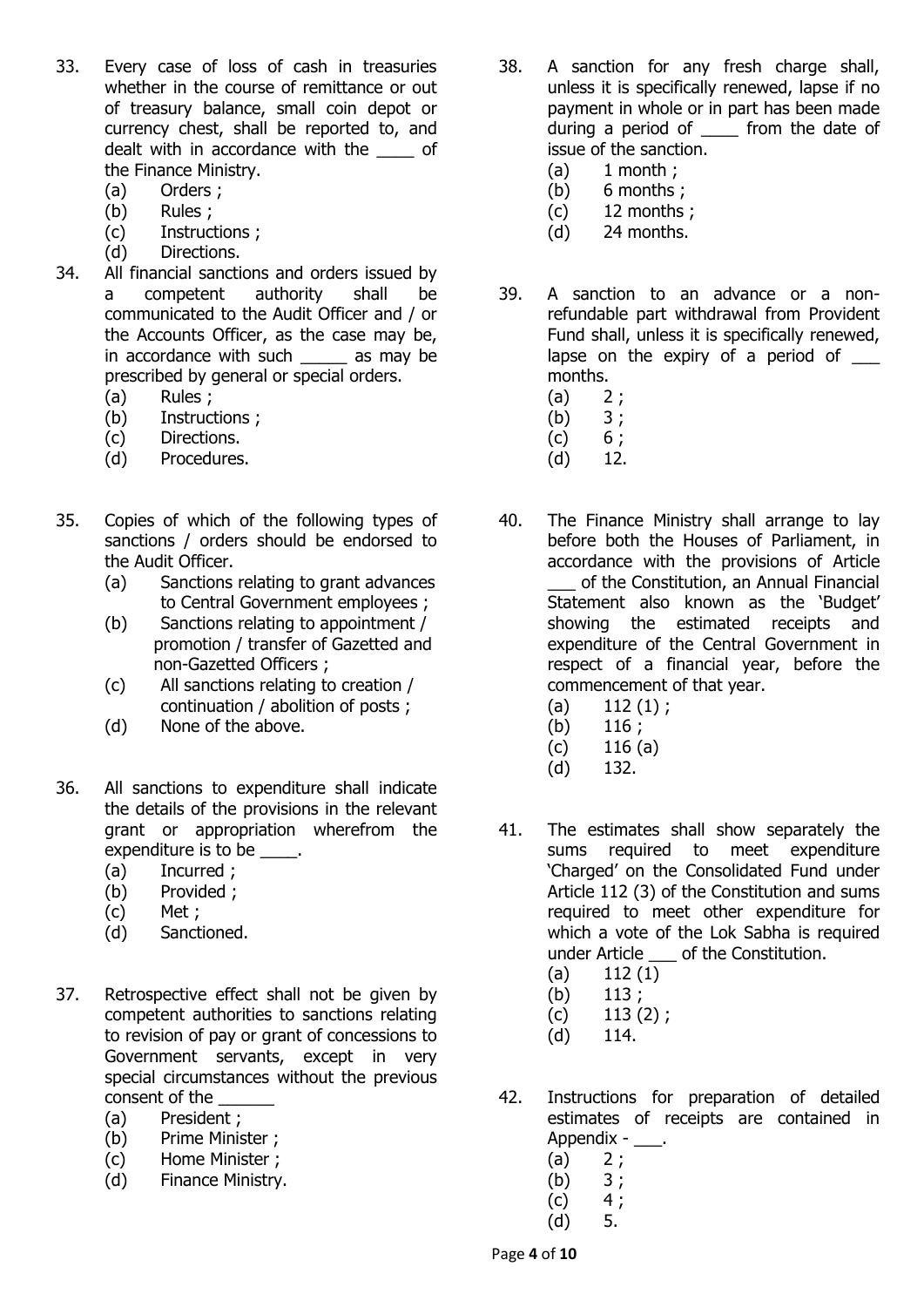- 43. Instructions for preparation of detailed estimates of expenditure are contained in Appendix - \_\_\_
	- $(a) 2;$
	- (b) 3 ;
	- $(c) 4;$
	- (d) 5.
- 44. Pending completion of the procedure prescribed in Article 113 of the Constitution for the passing of the Budget, the Finance Ministry may arrange to obtain, a "Vote on Account" to cover expenditure for one month or such longer period as may be necessary in accordance with the provisions of Article \_\_\_ of the Constitution.
	- $(a)$  116 ;
	- $(b)$  116  $(1)$ ;
	- $(c)$  116  $(2)$ ;
	- (d) 150.
- 45. All proposals for \_\_\_\_\_ to establishment, whether permanent or temporary, or for an increase in the emoluments of the existing posts, shall be scrutinized and submitted to the sanctioning authority in accordance with such instructions as may be prescribed in this behalf.
	- (a) Decrease ;
	- (b) Additions ;
	- (c) Abolition ;
	- (d) Extension.
- 46. Appointments in a lower unit or cadre against an equal or greater number of vacancies left unfilled in the higher unit or cadre can be made under GFR
	- $(a)$  77;
	- $(b)$  78;
	- $(c)$  79 ;
	- (d) 79 (2).
- 47. A report of transfer of a Gazetted Government servant shall be signed in Form TR 1 or GFR 33 as required under Rule
	- $(a) 78;$
	- (b) 79 ;
	- $(c)$  79 $(2)$ ;
	- (d) 80.
- 48. Under GFR 79, every person newly appointed to a service or a post under Government shall at the time of the appointment \_\_\_ the date of birth by Christian era.
	- (a) State ;
	- (b) Give ;
	- (c) Declare ;
	- (d) Notify.
- 49. If a Government servant is unable to state his exact date of birth but can state the year and month of birth, the \_\_\_\_ or the 16th of the month, respectively, shall be treated as the date of his birth.
	- (a) 1st January ;
	- (b) 1st March ;
	- (c) 1st April ;
	- (d) 1st July.
- 50. GFR 80 (2) lays down that when a Government servant is only able to state his approximate age, his date of birth shall be assumed to be the corresponding date after **the number** of years representing his age from his date of appointment.
	- (a) Adding ;
	- (b) Stating ;
	- (c) Deducting ;
	- (d) Multiplying.
- 51. The amount which is primarily intended for meeting emergent contingent expenditure is termed as  $\qquad \qquad$ .
	- (a) Secured Advance ;
	- (b) Temporary Advance ;
	- (c) Permanent Advance ;
	- (d) Lump-sum Advance.
- 52. The quantum of permanent advance for any organization should not as a rule exceed the monthly average of contingent expenditure for the preceding months.
	- $(a) 3;$
	- $(b) 6$  ;
	- $(c)$  12 ;
	- (d) 24.
- 53. Purchases shall be made in the most manner in accordance with the definite requirements of the public service.
	- (a) Appropriate ;
	- (b) Systematic ;
	- (c) Suitable ;
	- (d) Economical.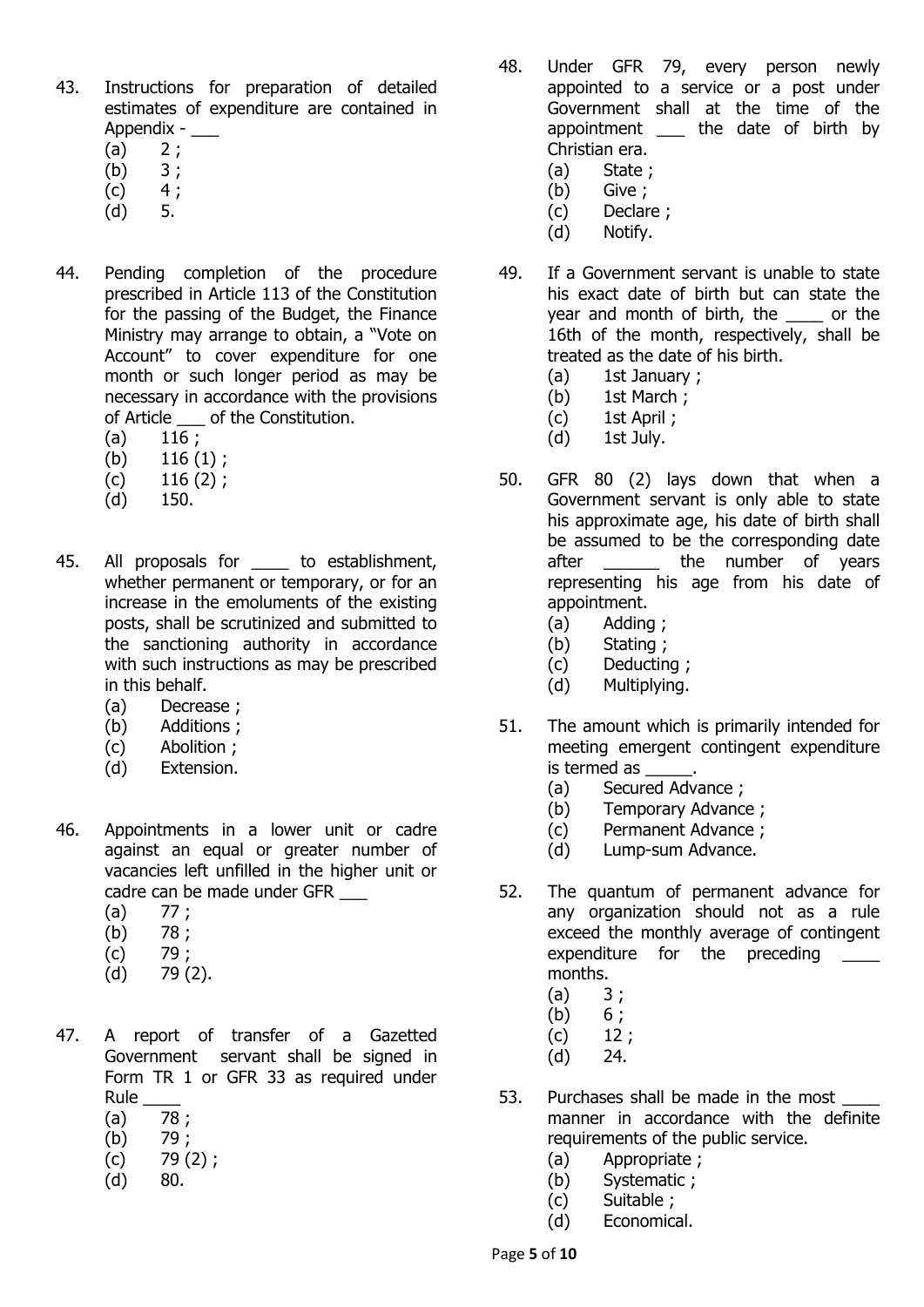- 54. Purchase orders shall not be split up to avoid the necessity for obtaining the of higher authority required with reference to the total amount of the orders.
	- (a) Approval ;
	- (b) Consent ;
	- (c) Order ;
	- (d) Sanction.
- 55. Receipt and Issue of stores are dealt with under GFR \_\_\_
	- $(a)$  105 :
	- (b) 106 ;
	- (c) 107 ;
	- (d) 106 & 107, respectively.
- 56. Every officer receiving money on behalf of the Government should maintain a cash book in Form T.R. - \_\_\_.
	- $(a) 1;$
	- $(b) 2;$
	- $(c) 3;$
	- (d) 4.
- 57. All monetary transactions should be entered in the cash book as soon as they occur and attested by the \_\_\_\_\_ in token of check.
	- (a) Drawing & Disbursing Officer ;
	- (b) Head of the Office ;
	- (c) Head of the Department ;
	- (d) Subordinate Officer.
- 58. The cash book should be closed regularly and completely checked. The Head of the Office should verify the totalling of the cash book or have this done by some responsible other than the writer of the cash book and initial it as correct.
	- (a) Officer ;
	- (b) District Officer ;
	- (c) Sub-Divisional Officer ;
	- (d) Subordinate.

59. The totalling of the cash book should be verified and initialled it as correct by the

- (a) Writer of the cash book ;
- (b) Drawing & Disbursing Officer ;
- (c) Subordinate Officer ;
- (d) Head of the Office.
- 60. When Government moneys in the custody of a Government officer are paid into the Treasury or the Bank, the Head of the Office making such payments should compare the Treasury Officer's or the Bank's receipt on the challan or his pass book with the entry in the before attesting it, and satisfy himself that the amount have been actually credited into the Treasury or the Bank.
	- (a) Accounts Register ;
	- (b) Subsidiary Book ;
	- (c) Register for Accounts Statement ;
	- (d) Cash Book.
- 61. An erasure or overwriting of any entry once made in the cash book is strictly \_\_\_\_.
	- (a) Warned ;
	- (b) Avoided ;
	- (c) Prohibited ;
	- (d) Unbecoming.
- 62. All receipts must be written in figures and in words in the original and such other copies of challans in Form T.R.  $-6$ , prescribed in Rule .
	- $(a)$  92;
	- (b) 93 ;
	- $(c)$  94;
	- (d) 95.
- 63. Subject as provided in the Rules 76 to 86, the detailed procedure to be adopted in any particular department of the Government with regard to the realization of the Government dues and granting of receipts for the money realized may be prescribed by departmental \_\_\_\_\_\_\_.
	- (a) Notification ;
	- (b) Orders ;
	- (c) Instructions ;
	- (d) Regulations.
- 64. Save as hereinafter provided, Government money not in the custody of a Central Treasury or the Bank shall be kept in strong treasure chest secured by \_\_ locks of different patterns.
	- $(a)$  Two:
	- (b) Three ;
	- (c) Four ;
	- (d) Five.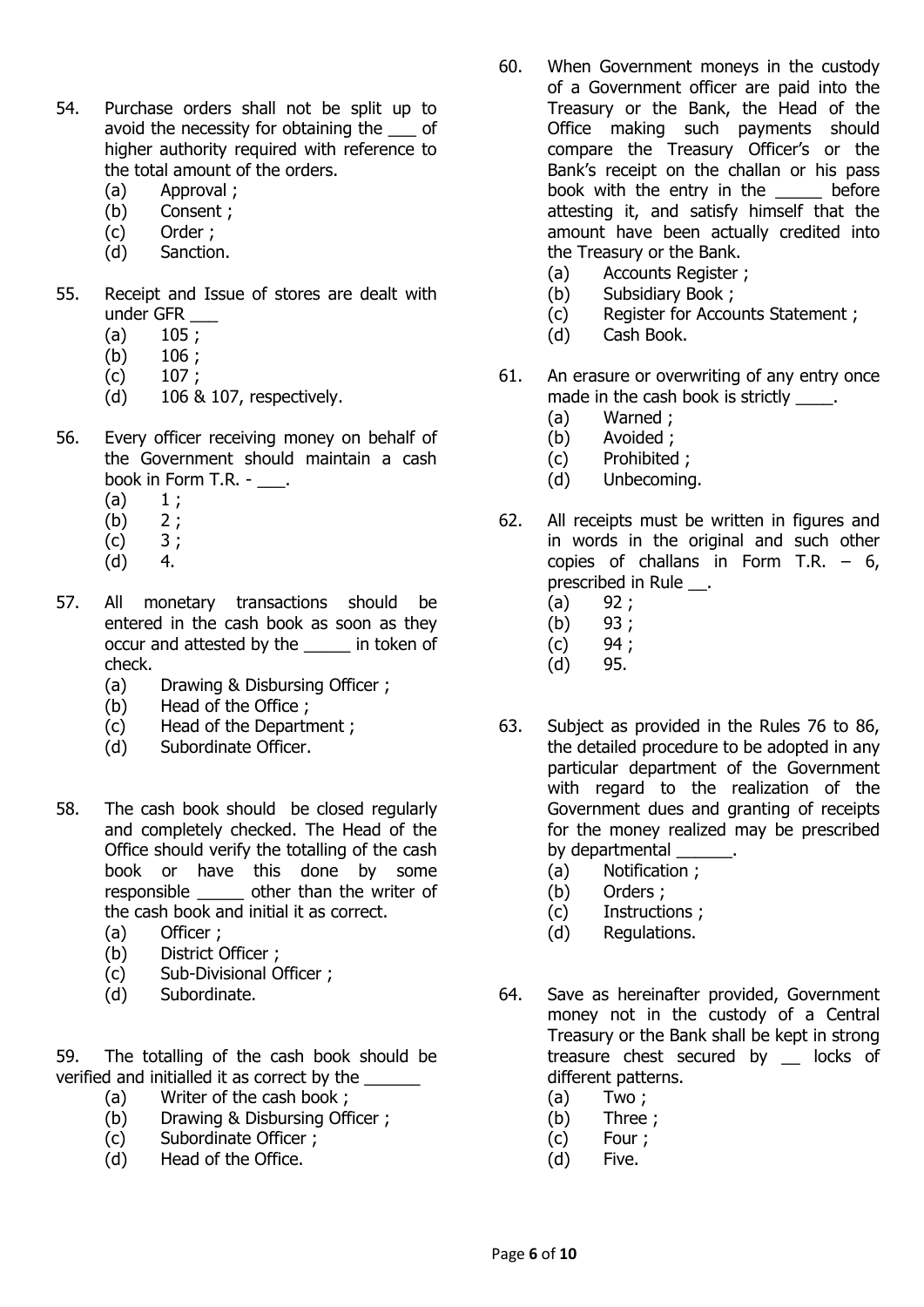- 65. A bill is a \_\_\_\_ of claims against the Government containing specification of the nature and amount of the claim, either in gross or by items, and includes such a statement presented in the form a simple receipt.
	- (a) Document ;
	- (b) Record ;
	- (c) Form ;
	- (d) Statement.
- 66. A bill or a cheque becomes a voucher only when it is receipted and stamped " \_\_\_ ".
	- (a) Noticed ;
	- (b) Acknowledged ;
	- (c) Seen ;
	- (d) Paid.
- 67. Receipts, duly stamped, where necessary, for all other payments made on bills shall be given at the time of  $\qquad \qquad$ .
	- (a) Sanction ;
	- (b) Release ;
	- (c) Disbursement ;
	- (d) Payment.
- 68. No claims against the Government, other than those by one department against another or by a State Government not preferred within years of their becoming due, can be presented without an authority from the Accountant General.
	- (a) Two ;
	- (b) Three ;
	- (c) Four ;
	- (d) Five.
- 69. When the name of a Government servant appears for the first time in a pay bill, the bill shall be supported by a Last Pay Certificate in Form T.R - \_\_\_ prescribed for the purpose.
	- $(a) 21$  ;
	- (b) 36 ;
	- $(c)$  70;
	- (d) 73.
- 70. The travelling allowance bills of Government servant proceeding on tour shall be presented at convenient intervals during the period of their tour or immediately on return to the headquarters and, as far as practicable, before if the tour has been completed before that date.
	- (a) 31st March ;
	- (b) 30th April ;
	- (c) 30th June ;
	- (d) 31st July.
- 71. Pay and allowances can be drawn for the day of the Government servant's death ; the at which death takes place has no effect on the claim.
	- (a) Forenoon ;
	- (b) Midday ;
	- (c) Afternoon ;
	- (d) Hour.
- 72. Contingent charges incurred on the public service are divided into the following classes :-
	- (a) Two classes ;
	- (b) Three classes ;
	- (c) Four classes ;
	- (d) Five classes.
- 73. No money shall be drawn from the treasury unless it is required for immediate disbursement. It is not permissible to draw money from the treasury in anticipation of demands or to prevent the lapse of \_\_\_\_\_.
	- (a) Budget provision ;
	- (b) Budget grants ;
	- (c) Fund ;
	- (d) Sanctioned amount.
- 74. Save as hereinafter provided in this rule, no pay of any kind and no additions to pay may be drawn on bills for
	- (a) Contract contingencies ;
	- (b) Countersigned contingencies ;
	- (c) Special contingencies ;
	- (d) Contingent expenditure.
- 75. A register of contingent expenditure shall be kept in each office and the initials of the Head of the Office, or of a Gazetted Officer to whom this duty has been delegated by the \_\_\_\_\_\_, shall be entered against the date of payment of each item.
	- (a) Head of the Department ;
	- (b) Head of the Office ;
	- (c) Drawing & Disbursing Officer ;
	- (d) Subordinate Officer.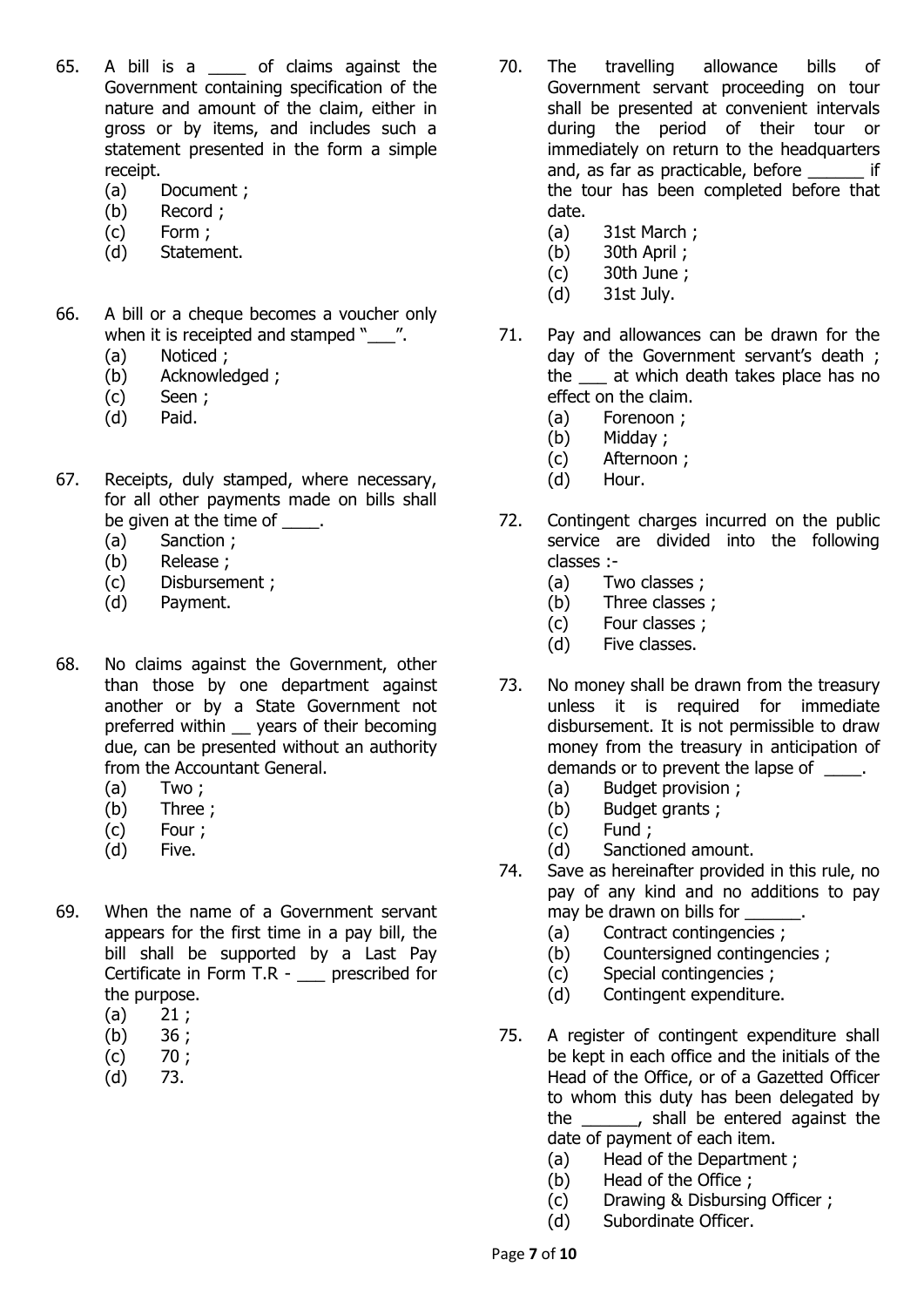- 76. The standard for of the contingent register will be as in Form T.R. - \_\_\_.
	- $(a) 9;$
	- $(b)$  19;
	- $(c)$  29;
	- (d) 39.
- 77. Sub-vouchers for petty contingent expenditure shall be prepared in Form T.R.-
	- \_\_\_.  $(a)$  10-A;
	- (b) 20-A ;
	- (c) 30-A ;
	- $(d)$  40-A.
- 78. Officers whose contingent bills do not require countersignature and who do not embody in their bills charges of any officer dealing separately with the treasury need not submit monthly bills ; they should draw money from the treasury by bills in Form  $T.R. -$ 
	- (a) 20-A ;
	- $(b) 30;$
	- (c) 30-A ;
	- $(d)$  40.
- 79. Charges regulated by scales and special contingencies which require the previous sanction of superior authority before they can be incurred, shall be drawn in the abstract bill Form T.R. - \_\_\_.
	- $(a) 31:$
	- (b) 31-A ;
	- $(c) 32;$
	- (d) 32-A.
- 80. Except in the case of contingencies requiring countersignature before payment, contingent charges falling under this group may be drawn from the treasury by presenting abstract bills in Form T.R. - \_\_\_.
	- $(a) 31;$
	- (b) 31-A ;
	- $(c) 32;$ (d) 32-A.
	-
- 81. Pension payments to Central Government pensioners are made out of -
	- (a) The Consolidated Fund of India ;
	- (b) Contingency Fund of India ;
	- (c) The Public Account of India ;
	- (d) The Pension Fund of India.
- 82. Service pension payable in India may be drawn from -
	- (a) The Pay and Accounts Office responsible for payment of last dues
	- (b) Any other authorized office of disbursement ;
	- (c) Authorized Public Sector Banks ;
	- (d) All of the above.
- 83. Provisional pension is payable by
	- (a) The Pay and Accounts Office ;
	- (b) The Head of Office ;
	- (c) The Disbursing Officer ;
	- (d) The Accounts Officer.
- 84. Under the scheme for simplification of Pension Payment Procedure, the responsibility for payment and accounting of pension has been taken over by -
	- (a) Central Pension Accounting Office ;
	- (b) The Pension Fund Regulatory and Development Authority ;
	- (c) The Accountant General ;
	- (d) The Public Sector Banks.
- 85. Payment of pension can be made only upon Pension Payment Order issued by -
	- (a) The Head of Office ;
	- (b) The Pay and Accounts Office ;
	- (c) The Accountant General ;
	- (d) None of the above.
- 86. In case of commutation of pension, the reduced amount of pension and the date of commutation shall be noted on the Pension Payment Order by -
	- (a) The Accountant General ;
	- (b) The Disbursing Officer ;
	- (c) The Head of Office ;
	- (d) The authorised bank.
- 87. In case of revision, a formal letter of amendment to the PPO shall be issued by -
	- (a) The PAO to the Accountant General through Treasury Officer ;
	- (b) The Treasury Officer to the PAO through Accountant General ;
	- (c) The Accountant General to the Treasury Officer through PAO ;
	- (d) The PAO to the Treasury Officer through Accountant General.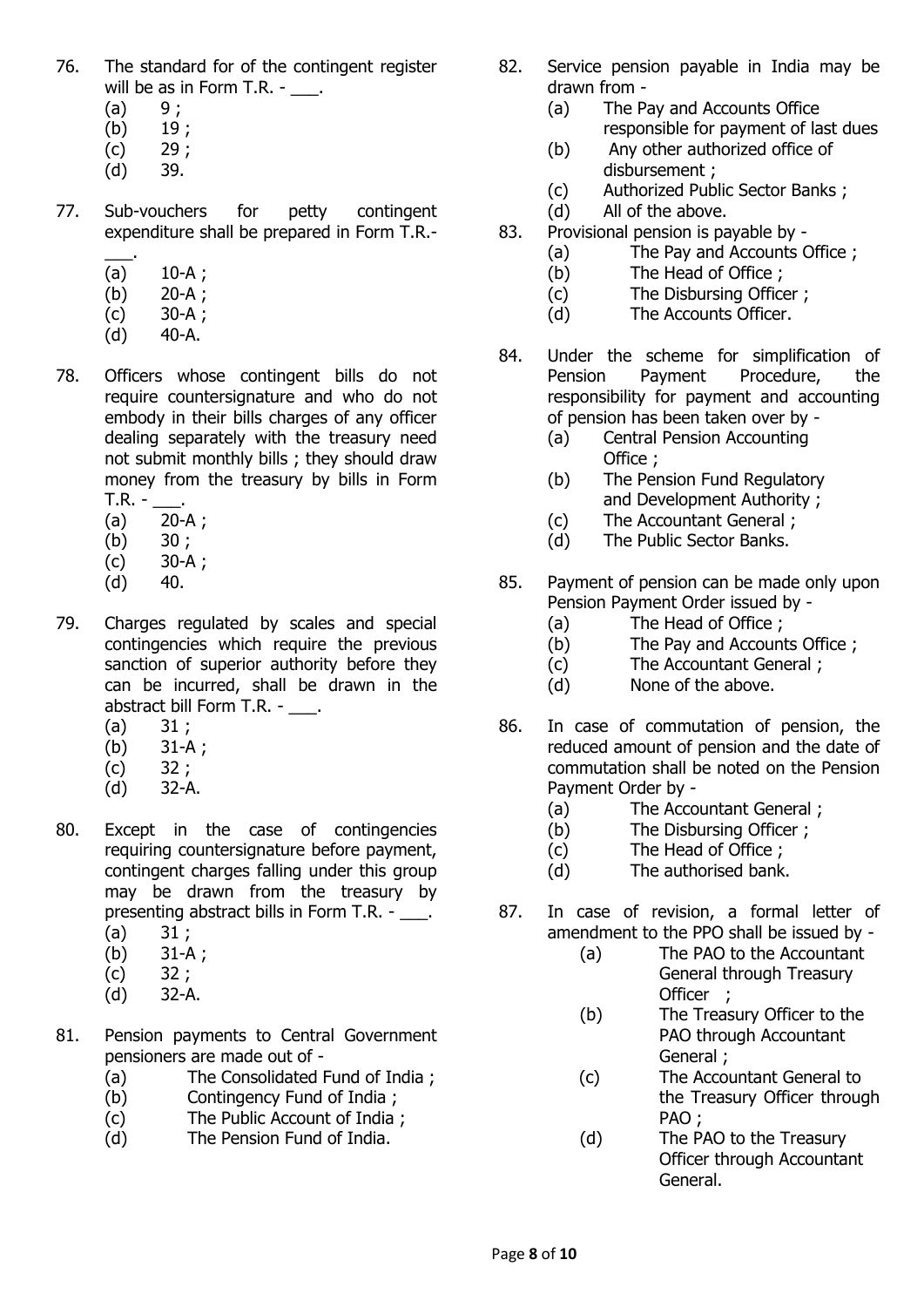- 88. Where pension is disbursed by a Public Sector Bank, the letter of amendment to PPO shall be issued by -
	- (a) The PAO ;
	- (b) The Accountant General ;
	- (c) The Treasury Officer ;
	- (d) The Bank.
- 89. Pensions fixed at monthly rates (except for the month of March) is payable -
	- (a) On the last working day of the month to which they relate ;
	- (b) On the first working day of the next month ;
	- (c) On or after the last working day of the month to which they relate ;
	- (d) None of the above.
- 90. Pension for the month of March shall be payable -
	- (a) On the last working day of the month of March ;
	- (b) On the first working day of the month of April ;
	- (c) On or after the last working day of the month of March ;
	- (d) On or after the first working day of the month of April.
- 91. The Delegation of Financial Powers Rules, 1995 (Manipur Govt.) came into force on -
	- $(a)$  1st January, 1995 ;
	- (b) 1st March, 1995 ;
	- (c) 1st April, 1995 ;
	- (d) 2nd May, 1995.
- 92. "Administrative Approval" means the formal acceptance by the Department concerned of the proposal for a scheme or project or original work (other than a petty work costing Rs. 5,000/- or under) to be undertaken for the Department either by the Public Works Department or the Department to which the work may have been assigned by the Governor. Taken with the provision of funds in the budget for the specific work, it operates as a financial sanction to the work as defined in Rule -
	- $(a) 2 (a)$ ;
	- (b)  $2(b)$ ;
	- $(c)$  2 (c);
	- (d) 2 (e)
- 93. "Financial Year" means
	- (a) 1st January to 31st December ;
	- (b) 1st March to 28th or 29th February;
	- (c) 1st April to 31st March ;
	- (d) 1st July to 30th June.
- 94. The sanctioning authority should also indicate on the body of the sanction how the fund is to be
	- (a) Earmarked ;
	- (b) Met ;
	- (c) Incurred ;
	- (d) Provided.
- 95. The expenditure proposals should not be bifurcated merely for the purpose of bringing them under delegated powers, so as to \_\_\_ sanction from a higher competent authority.
	- (a) Get ;
	- (b) Accord ;
	- (c) Obtain ;
	- (d) Evade.
- 96. The exercise of a subordinate authority of the power to sanction expenditure is subject to \_\_\_\_\_ of any general or special direction which the authority delegating powers may issue at any time whether generally or in reference to a particular case.
	- (a) See ;
	- (b) Consider ;
	- (c) Follow ;
	- (d) Observance.
- 97. Provided that the copies of the sanctioning memorandum for the Accountant General, Manipur shall be forwarded by an Officer not below the rank of Under Secretary duly signed by him," " in the case of Administrative Department.
	- (a) In ink ;
	- (b) In pencil ;
	- (c) In ball-pen ;
	- (d) None of the above.
- 98. The sanctioning authority should in each case intimate to the Accountant General how the expenditure is proposed to be
	- $\overline{\phantom{a}}$  . (a) Sanctioned ;
	- (b) Accorded ;
	- (c) Incurred ;
	- (d) Met.